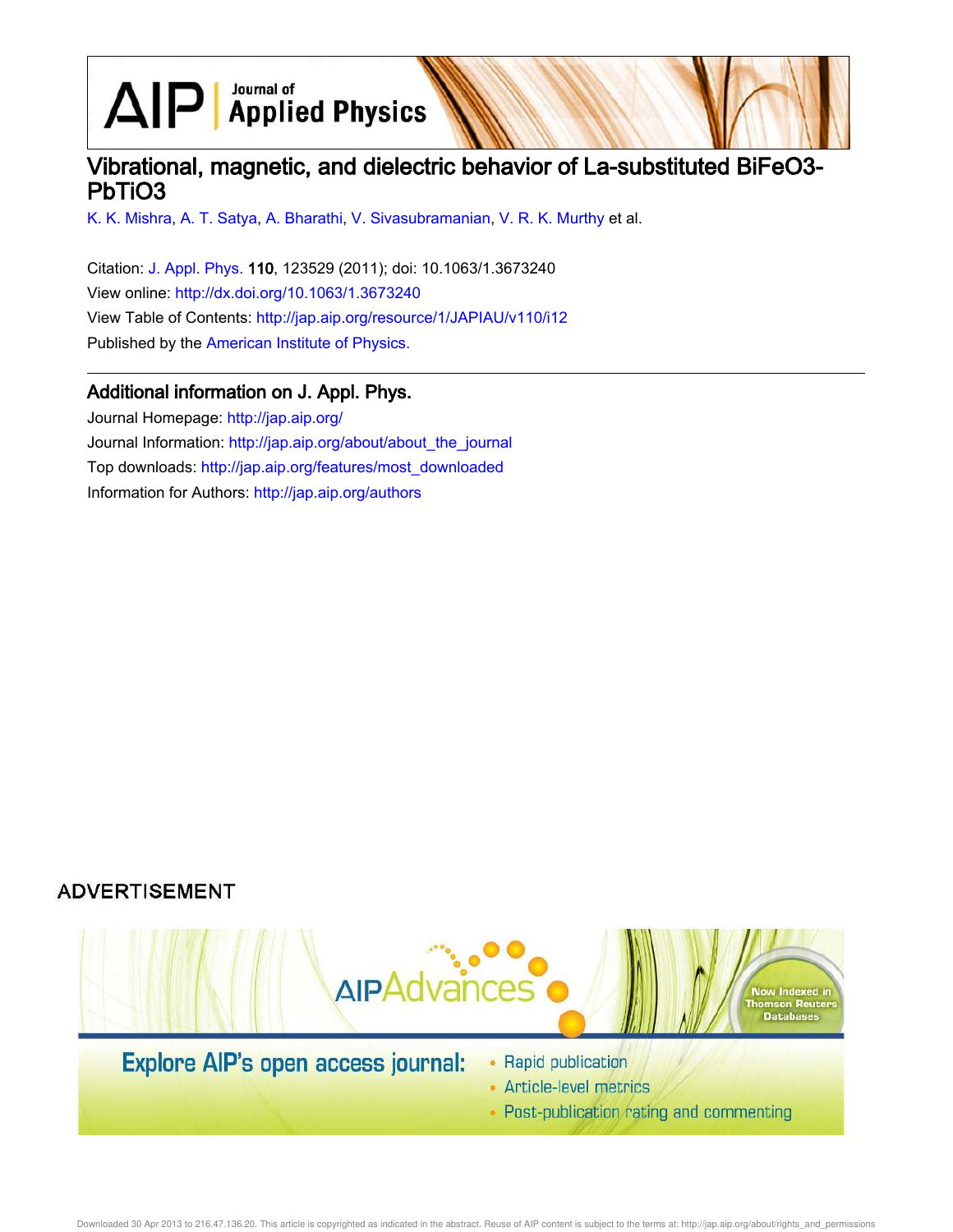# Vibrational, magnetic, and dielectric behavior of La-substituted BiFeO<sub>3</sub>-PbTiO<sub>3</sub>

K. K. Mishra,<sup>1,a)</sup> A. T. Satya,<sup>1</sup> A. Bharathi,<sup>1</sup> V. Sivasubramanian,<sup>1</sup> V. R. K. Murthy,<sup>1,2</sup> and A. K. Arora<sup>1</sup>

<sup>1</sup>Condensed Matter Physics Division, Indira Gandhi Centre for Atomic Research, Kalpakkam 603102, India  $^{2}$ Department of Physics, Indian Institute of Technology Madras, Chennai 600036, India

(Received 26 October 2011; accepted 28 November 2011; published online 30 December 2011)

Phonons and magnetic and ferroelectric ordering in La-substituted  $(Bi_{1-x}La_x)_{0.5}Pb_{0.5}Fe_{0.5}Ti_{0.5}O_3$ for samples with  $0.0 \le x \le 0.5$  are investigated using Raman, magnetization, and polarization measurements as a function of temperature. The system is tetragonal for pure  $Bi_{0.5}Pb_{0.5}Fe_{0.5}Ti_{0.5}O_3$  with a large c/a ratio. The anisotropy is reduced when Bi is partially replaced by La  $(0 \le x \le 0.5)$ , and it turns cubic for  $x \ge 0.4$ . All the properties are found to change significantly with changes in the  $c/a$ ratio. Evidence of spin-glass-like magnetic ordering at low temperature is found in the case of  $x = 0.2$ . A mechanism for the systematic change of magnetic ordering temperature as a function of doping is also discussed. The phonon frequencies and line widths exhibit discontinuous changes across the tetragonal-cubic transition. Large polarization and forbidden Raman scattering in the cubic phase are explained on the basis of symmetry breaking due to the formation of a polar nano region, which leads to relaxor behavior.  $\odot$  2011 American Institute of Physics. [doi:10.1063/1.3673240]

## I. INTRODUCTION

Multifunctional materials that couple electric, magnetic, and structural order parameters to result in the coexistence of ferroelectric, ferromagnetic, and ferroelastic behaviors have attracted considerable attention in the scientific community in recent years. Rhombohedral BiFe $O_3$  (BF) is unique among multiferroic materials due to the coexistence of two types of long-range order: antiferromagnetic order below the Neel temperature  $T_N = 643$  K, and ferroelectric order below the Curie temperature  $T_c = 1100 \text{ K}^{1,2}$  However, the compound was not found to show the magnetoelectric effect, as an spiral modulated spin structure led to the disappearance of the overall magnetization.<sup>3</sup> In addition, the electric polarization was found to be quite low.<sup>4,5</sup> Furthermore, the synthesis of an ideal perovskite phase of pure BF is difficult because of the comparable thermodynamic stability of  $\text{Fe}^{3+}$  and  $\text{Fe}^{2+}$ states of iron in this compound. $6,7$  In order to overcome these limitations, several solid-solutions have been synthesized, and their properties have been investigated. The solidsolutions of BF with other  $ABO<sub>3</sub>$  compounds such as  $PbTiO<sub>3</sub>$ (PT),  $PrFeO<sub>3</sub>$ , and  $Bario<sub>3</sub>$  stabilize the perovskite phase and exhibit spontaneous magnetization.<sup>8–10</sup> Recently, Zhu et al. have carried out structural and magnetic studies on  $(1-y)(BiFeO<sub>3</sub>)$ -y(PbTiO<sub>3</sub>) solid solutions as a function of composition. $11$  It was pointed out that mixed crystals with a  $BiFeO<sub>3</sub>-PbTiO<sub>3</sub>$  (BF-PT) ratio of around 50:50 favor the formation of chemically ordered micro-regions in which the spiral spin modulation decreases. Singh *et al.*<sup>12</sup> reported improved dielectric and magneto-electric properties in the system  $0.50(Bi_{1-x}La_xFeO_3) - 0.50(PbTiO_3)$  for compositions

with  $x = 0.5$ . However, the phonon spectra of this system were not investigated. In addition, the dependence of phonon, magnetic, and dielectric behaviors on La-substitution have not been reported so far. Cheng et  $al$ <sup>13</sup> studied the effect of La-doping on the magnetic and electrical behavior of  $0.45(Bi_{1-x}La_xFeO_3) - 0.55(PbTiO_3)$  only in the limited range of  $0.1 \le x \le 0.3$  and found significantly enhanced polarization and magnetization as compared to that in pure BiFeO<sub>3</sub>. In order to study this system over a wider range of compositions, we have recently synthesized the  $0.50(Bi_{1-x})$  $La<sub>x</sub>FeO<sub>3</sub> - 0.50(PbTiO<sub>3</sub>)$  (BLFPT<sub>x</sub>) solid-solution with a composition range of  $x = 0.0-0.5$  and found it to be in a cubic structure (*Pm3m*) for  $x \ge 0.4$  and tetragonal (*P4mm*) for  $x < 0.4$ , based on analysis of x-ray diffraction data.<sup>14</sup> Furthermore, the dependence of the tetragonal-cubic transition temperature  $(T<sub>T-C</sub>)$  on the La-composition x shows that at higher x the transition occurs at lower temperatures.<sup>15</sup> The phonon spectra of pure and La-substituted BF-PT have not been investigated as a function of temperature or across the tetragonal-cubic transition. Raman spectroscopy is a powerful technique for studying short-range order $16-19$  and phase transitions in perovskites.<sup>16,20–22</sup> The phonon dynamics can provide useful insight into microscopic properties such as mode softening, structure property relations, the nature of local ordering, and structure in the nano-scale range.<sup>23,24</sup>

The BLFPT<sub>x</sub> solid solution belongs to the family of perovskite structures with the general formula  $ABO<sub>3</sub>$  (see the inset of Fig.  $1$ ). The sublattice A is occupied by randomly distributed nonmagnetic Bi<sup>3+</sup> (6p<sup>0</sup>, S = 0), Pb<sup>2+</sup> (6p<sup>0</sup>, S = 0), and La<sup>3+</sup> (5d<sup>0</sup>, S = 0) ions, and the B site is occupied by randomly distributed magnetic  $Fe^{+3}$  (3d<sup>5</sup>, S = 5/2) and nonmagnetic  $Ti^{4+}$  (3d<sup>0</sup>, S = 0) ions. Incorporating La<sup>3+</sup> and  $Pb^{2+}$  cations at the Bi<sup>3+</sup> site and Ti<sup>4+</sup> at the Fe<sup>3+</sup> site can cause a canted spin arrangement of unpaired electrons on  $\text{Fe}^{3+}$  ions.<sup>25</sup> It is also argued that  $\text{La}^{3+}$  doping in BF destroys

a)Authors to whom correspondence should be addressed. Electronic addresses: kkm@igcar.gov.in and karuna\_phy05@yahoo.co.in. Fax: +91-44-27480081.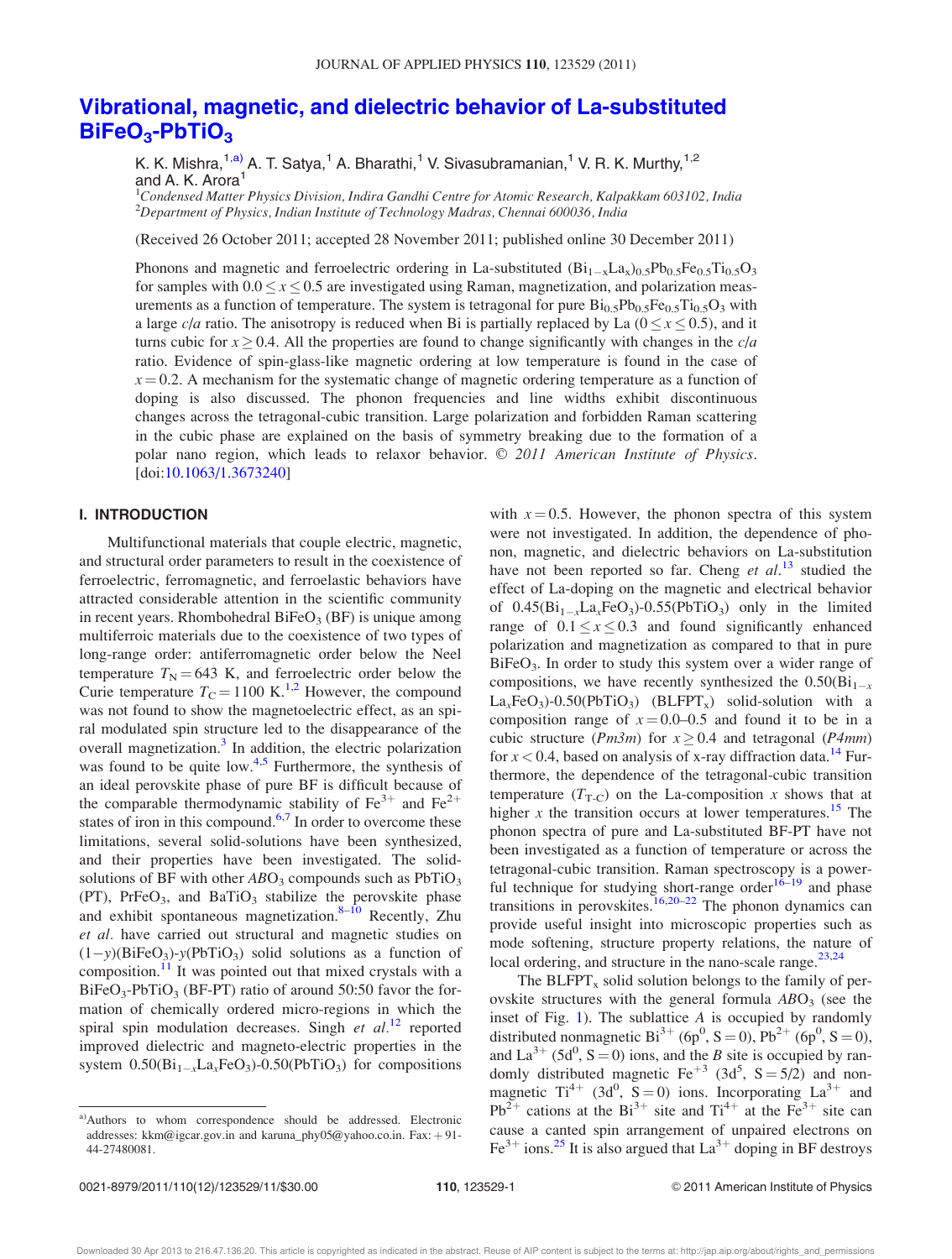

FIG. 1. (Color online) Variation of  $c/a$  ratio for  $(Bi_{1-x}La_{x})_{0.5}Pb_{0.5}Fe_{0.5}$  $Ti<sub>0.5</sub>O<sub>3</sub>$  ( $0 \le x \le 0.5$ ) with composition x. The line connecting the data points is a guide for the eye. The inset shows the  $ABO<sub>3</sub>$  perovskite structure displaying a  $BO<sub>6</sub>$  octahedron.

the spiral modulated spin structure and favors a collinear antiferromagnetic spin configuration.<sup>26</sup> In addition, BF-PT possesses a strong chemical inhomogeneity due to the occupation of  $A$  and  $B$  sites by heterovalent cations. This leads to a frustration between charge neutrality and lattice strain, which on the local scale can result in the formation of an ordered nanoregion.<sup>27,28</sup> There are a few reports of investigations of the magnetic and polarization behaviors of La-modified BiFeO<sub>3</sub>-PbTiO<sub>3</sub> with different ratios of BF and PT. However, there is no systematic study on the effect of La on the evolution of magnetic and polarization behaviors of  $BLFPT_x$  in the full range of x. In the present work, phonons and magnetic and ferroelectric ordering in Lasubstituted  $BLFPT<sub>x</sub>$  are investigated for samples with  $x = 0.0, 0.2, 0.3, 0.4,$  and 0.5 using Raman, magnetization, and polarization measurements as a function of temperature. The Raman spectra are analyzed quantitatively in order to obtain mode frequencies and their line widths and intensities. Magnetization measurements are made from ambient down to 4 K in field-cooled and zero-field-cooled conditions. The field dependence of magnetization is also studied in order to examine the possibility of a spin-glass-like magnetic ordering. From the ferroelectric hysteresis loop, the composition dependence of the remanent polarization is also obtained. The observed results are discussed in the context of anisotropy and tetragonal-cubic structural transition.

## II. EXPERIMENTAL DETAILS

Polycrystalline  $(Bi_{1-x}La_x)_{0.5}Pb_{0.5}Fe_{0.5}Ti_{0.5}O_3$  powder samples were synthesized for  $x = 0.0, 0.2, 0.3, 0.4,$  and 0.5 using the solid-state reaction technique. The high purity precursors ( $Bi<sub>2</sub>O<sub>3</sub>$ ,  $La<sub>2</sub>O<sub>3</sub>$ ,  $PbO$ ,  $Fe<sub>2</sub>O<sub>3</sub>$ , and  $TiO<sub>2</sub>$ ) of 99.9% purity (Alfa Aesar), weighed in stoichiometric proportion, were mixed using an agate mortar for 2 h and then in a wet (acetone) medium for 4 h to get a homogeneous mixture. The mixtures so obtained were then calcined in a closed platinum crucible for 3 h at 773 K in air, reground, and calcined again for 4 h at 1073 K. The calcined powders were pressed into pellets and sintered at 1373 K for 2 h. The pellets were about 10.5 mm in diameter and 1.5 mm thick. The formation and quality of the compounds were checked via x-ray diffraction analysis. The x-ray powder diffraction patterns of the sintered samples were measured in order to determine the structure and confirm the phase purity.  $Cu-K\alpha$  radiation was used to record the diffraction patterns with a Siemens x-ray diffractometer (D500) operating in the Bragg-Brentano geometry. Diffraction patterns were analyzed using  $\sigma$ software for indexing the peaks and obtaining the refined lattice parameters. Energy dispersive x-ray analysis (EDAX) and microstructural analysis (i.e., grain size, grain distribution, voids, etc.) of the samples were carried out using a Cam Scan (CS 3200) scanning electron microscope. Selected area electron diffraction (SAED) patterns were obtained using a JEOL–2000 EX II transmission electron microscope operated at 200 kV. Raman spectra were recorded using a Ranishaw micro-Raman spectrometer (model: InVia) equipped with a Leica microscope and a  $20 \times$ long-working distance objective. The measurements were conducted in backscattering geometry using the 514.5 nm line of an Ar-ion laser. The spectrometer resolution for 1800 l/mm grating was  $\sim$ 2 cm<sup>-1</sup>. In situ temperature-dependent experiments were conducted in a Linkam heating-cooling stage ensuring a temperature stability of  $\pm 0.1$  K. The data acquisition time and the laser power were adjusted so as to obtain a good signal-to-noise ratio. The spectra were fitted to Lorentzian line shapes to determine the peak positions, full widths at half maximum, and intensities using PEAKFIT software (JANDEL). Magnetizations (M–H loop) were obtained using a vibrating sample magnetometer (VSM-ADE, model EV9) up to a maximum field of  $\pm 50$  kOe at ambient and down to 4 K. The zero field cooled (ZFC) and field cooled (FC) magnetization were measured as a function of  $T$  in the 4–300 K range. For P-E measurements, the pellets were silver electroded on both sides. The P-E measurements were carried out using an automatic P-E loop tracer.

#### III. RESULTS AND DISCUSSION

#### A. Structural and microstructural properties

The x-ray diffraction results indicate the formation of a single-phase Perovskite structure for all La-substituted BF-PT samples  $(0 \lt x \lt 0.5)$ . For the sample with  $0 \lt x \lt 0.3$ , the systems show a tetragonal structure  $(P4mm)$ , and for  $x \ge 0.4$ , the tetragonal distortion disappears and the system shows a cubic structure  $(Pm3m)^{14}$  With La-substitution there is a slight increase in the  $a$  lattice parameter, whereas the lattice parameter  $c$  decreases rapidly. Figure 1 shows the monotonic change in lattice anisotropy  $(c/a)$  from 1.133 to 1 as a function of La-composition. EDAX measurements were carried out on pellets of all the samples in order to study the chemical composition. The EDAX spectra (Fig. 2) of the samples show the presence of all the cationic elements. Scanning electron micrographs (inset of Fig. 2) taken of the fractured surfaces of pellets show a uniform distribution of grains throughout the surface of the sample. The grain size is slightly different for each La-content, but there is no correlation between the two parameters. The density of all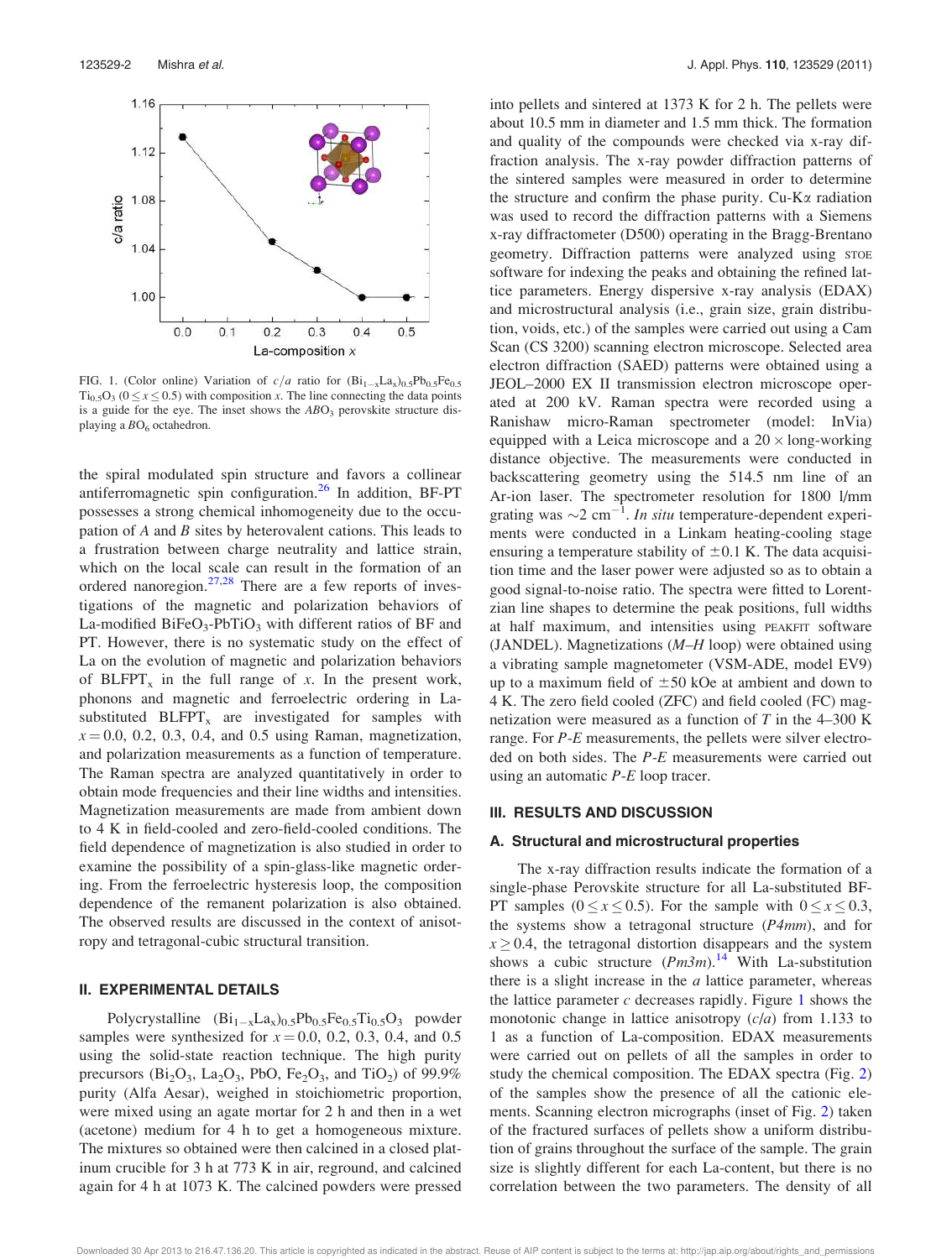

FIG. 2. EDAX spectra of BLFPT<sub>x</sub> sample with  $x = 0.4$ . Inset (a) shows the scanning electron micrograph. Inset (b) is the selected area diffraction pattern confirming the cubic phase. Zone axis  $[u v w] = [1 \overline{3} \overline{1}]$ .

samples was between 96.5% and 99% of the theoretical density. Table I gives the characteristic parameters of the microstructure and the tetragonal-cubic phase transition temperature for the samples. The selected area diffraction patterns indicate the polycrystalline nature of all samples and are indexed to the tetragonal phase for  $0 \le x \le 0.3$  and cubic for  $x \ge 0.4$  (inset of Fig. 2).

TABLE I. Compositional dependence of the grain size, relative density, and tetragonal-cubic transition temperature ( $T_{\text{T-C}}$ ) for BLFPT<sub>x</sub> ( $0 \le x \le 0.5$ ).

| $x-La$                        | $\theta$        | 0.2    | 0.3             | 0.4   | 0.5   |
|-------------------------------|-----------------|--------|-----------------|-------|-------|
| Grain size $(\mu m)$          | 0.95            | 1.2    | 1.15            | 1.5   | 1.2   |
| Relative density              | 96.5%           | 97%    | 99%             | 99%   | 99%   |
| $T_{\text{T-}C}$ <sup>a</sup> | $715\text{ °C}$ | 500 °C | $345^{\circ}$ C | Cubic | Cubic |

<sup>a</sup>Data from Ref. 15.

## B. Raman scattering

The tetragonal phase of pure and La-substituted BF-PT belongs to the same space group as that of  $PbTiO<sub>3</sub>$ ; therefore the same set of irreducible representations of the phonons is applicable here. These are  $\Gamma_{opt} = 3A_1 + 4E + B_1$ , where the  $A_1$  and E modes are both Raman and infrared active, and the  $B_1$  mode is Raman active only. The Raman spectra were found to be broad at ambient temperature. The Raman lines are known to become narrow, and the overlapping peaks better resolved, at low temperature due to an increase in the phonon life-times. In order to confirm whether the broad nature of the Raman bands was intrinsic to this mixed crystal system or due to the finite (ambient) temperature of the measurement, Raman spectra of all the compositions were also recorded at 83 K. Figure  $3(a)$  shows the Raman spectra for all the compositions  $(0 \le x \le 0.5)$  at 83 K. All the major peaks became slightly narrower as compared to those at ambient temperature. In addition, some of the weak bands that existed as shoulders at ambient became prominent.



FIG. 3. (Color online) Raman spectra of  $BLFPT<sub>x</sub>$  recorded at 83 K (a) for  $0 \le x \le 0.5$ . (b) Fitted spectrum for  $x = 0.0$ . Individual fitted peaks are also shown. (c) Fitted spectrum for  $x = 0.5$ . Individual fitted peaks are also shown.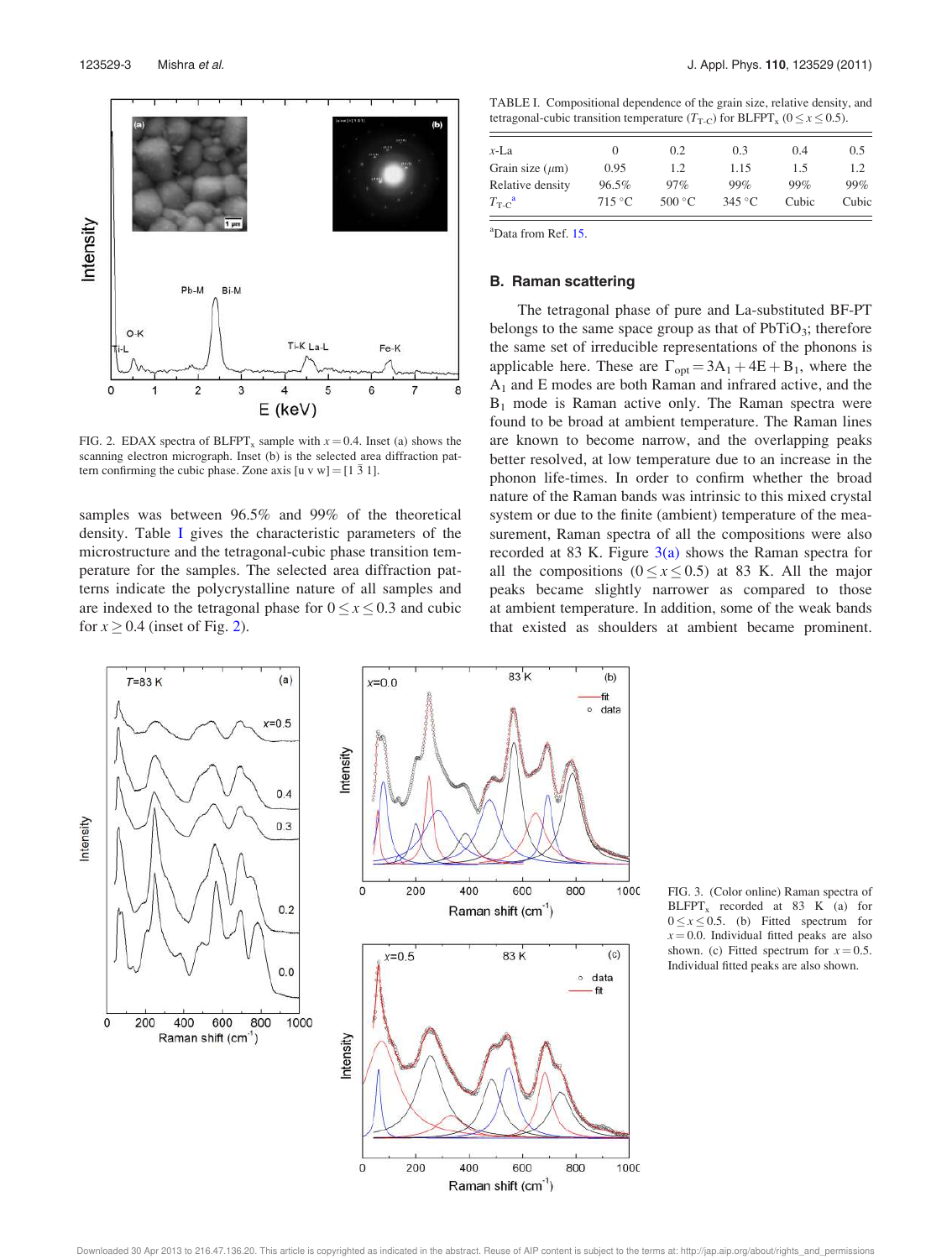TABLE II. Mode frequencies in BLFPT<sub>x</sub> ( $0 \le x \le 0.5$ ) at 83 K.

| $x = 0.0$ | $x = 0.2$ | $x = 0.3$ | $x = 0.4$ | $x = 0.5$ | Assignment <sup>a</sup> |
|-----------|-----------|-----------|-----------|-----------|-------------------------|
| 57        | .         | 58        | .         | 59        | E-TA                    |
| 78        | 64        | 82        | 64        | 70        | $E^{(1)}$ -TO           |
| 134       | 135       | .         | .         | .         | $E^{(1)}$ -LO           |
| 200       | .         | .         | .         | .         | $A_1^{(1)}$ -TO         |
| 249       | 247       | 243       | 244       | 253       | $E^{(2)}$ -TO           |
| 283       | 304       | 290       | 296       | 330       | $E^{(4)}$ -TO           |
| 386       | .         | .         | .         | .         | $A_1^{(2)}$ -TO         |
| 476       | 482       | 479       | 482       | 484       | $E^{(2)}$ -LO           |
| 568       | 564       | 556       | 552       | 548       | $E^{(3)}$ -TO           |
| 648       | $\cdots$  | .         | .         | .         | $A_1^{(2)}$ -LO         |
| 695       | 694       | 688       | 684       | 684       | $A_1^{(3)}$ -TO         |
| 786       | 758       | 751       | 741       | 743       | $E^{(3)}$ -LO           |



A quantitative analysis of the changes in the Raman spectra is possible only when the peak positions, line-widths, and intensities of the modes are precisely obtained using curve fitting. Therefore, the spectra were fitted to multi-Lorentzians using the PeakFit program. The individual components and total fitted spectrum for  $x = 0.0$  and 0.5 are shown in Figs.  $3(b)$  and  $3(c)$ , respectively. Similar fittings have been done for other compositions. For  $x = 0.0$ , the fitting, yielding 12 peaks, is shown in Fig.  $3(b)$ , whereas 8 peaks could be identified in the case of  $x = 0.5$ . One can see good agreement between the total fitted spectrum and the data. Table II gives the frequencies of the Raman modes at 83 K and their assignments<sup>29</sup> for all the compositions. One can see that the mode frequencies do not depend strongly on the composition of La; however, some of the weak modes are not present in the mixed-crystals with higher values of x.

Figure 4 shows the Raman spectra of pure and Lasubstituted BF-PT samples at elevated temperature, from ambient to 873 K. At ambient temperature, in pure BF-PT (Fig.  $4(a)$ ) five prominent broad peaks and several shoulders are observed, similar to the spectrum at 83 K. The broad nature of the Raman peaks recently has been argued to arise due to substitutional disorder at cation sites  $\ddot{A}$  and  $\ddot{B}$ .<sup>14</sup> In La-substituted BF-PT, the peaks are found to be broader than those of pure BF-PT, and their intensities are low even at ambient (Figs.  $4(b)$  and  $4(c)$ ). This is discussed in more detail further on in the paper. One can see from Fig. 4 that at elevated temperatures, the spectra broaden further, and the intensities are found to decrease. These spectra were also analyzed using Lorentzian fitting. The fittings of 298 and 673 K Raman spectra of pure BF-PT are shown in Fig. 5. One can see that the 134, 200, 386, and 476  $\text{cm}^{-1}$  bands of the 83 K spectrum become weaker and appear as shoulders. Similar to that obtained at 83 K, the spectrum at 298 K could be resolved into a total of 12 peaks. At 673 K, the shoulders at 200 and 385  $cm^{-1}$  disappear, and only 10 modes could be fitted to the spectrum. In the context of the number of peaks used to fit the spectrum for a given composition or temperature, it is important to point out that although it is always



FIG. 4. Temperature evolution of Raman spectra of  $(Bi_{1-x}La_x)_{0.5}Pb_{0.5}Fe_{0.5}$  $Ti_{0.5}O_3$  for (a)  $x = 0.0$ , (b)  $x = 0.3$ , and (c)  $x = 0.5$ .

possible to fit a greater number of peaks to a given spectrum, we adopted a strategy in which we use the minimum number of peaks that yields a good fit. If one uses more modes than required, it leads to large standard errors and strong correlations in fitted parameters. At 873 K, the modes at 134, 200, 283, 386, 648, and 786  $cm^{-1}$  could not be identified (Fig.  $4(a)$ ), and thus only 6 modes survived at the highest temperature. The lower number of modes at high temperature is a result of the insufficient intensity of weak bands.

In samples with  $x = 0.2$  and 0.3, 8 modes were found at ambient. Similar to the sample with  $x = 0$ , the modes broaden with increasing temperature, as expected, and as many as 5 modes survived at 873 K. As mentioned earlier, pure BF-PT is tetragonal ( $P4mm$ ) at ambient temperature<sup>14</sup> and transforms to the cubic phase ( $Pm3m$ ) at 993 K.<sup>15</sup> Therefore, the structural transition temperature is higher than the highest temperature reached in the present measurements. The occurrence of a smaller number of modes at the highest temperature is essentially due to the broadening and weakening of modes that could not be identified in the fitting procedure. In the substituted mixed-crystals, the tetragonal anisotropy decreases at elevated temperatures and for  $x = 0.2$ and 0.3, and the system transforms to the cubic phase  $(Pm3m)$  at 813 and 618 K, respectively.<sup>15</sup> These transition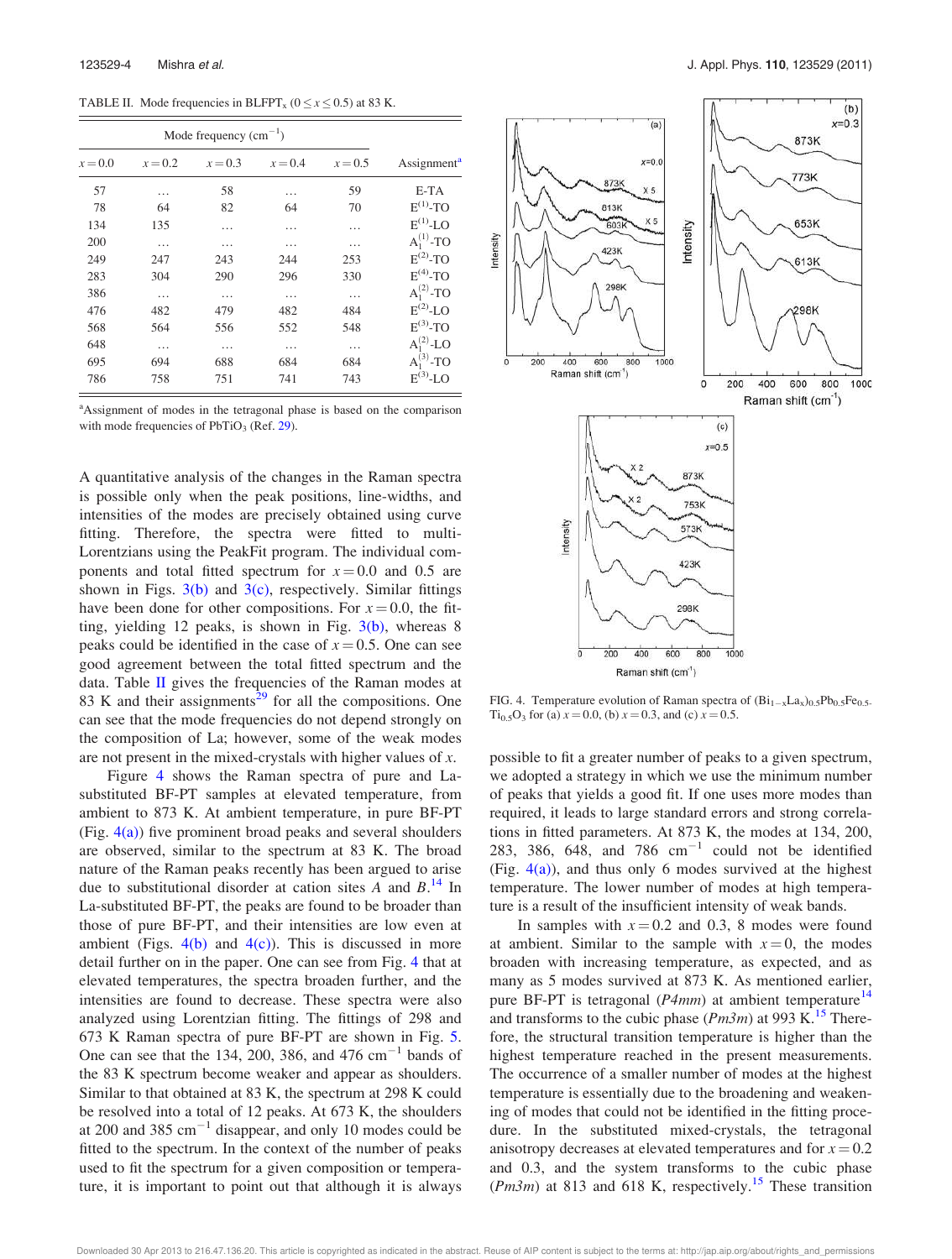

FIG. 5. (Color online) Raman spectrum fitted to the sum of Lorentzian peaks for  $x = 0.0$  (a) at 298 K and (b) at 673 K. Individual fitted peaks are also shown.

temperatures are lower than the highest temperature in the present investigations, and as a result it is possible that certain anomalies in the temperature dependence of the parameters of the modes could exist across the structural transition. An analysis of parameters such as Raman mode frequencies and line-widths will be discussed later from the point of view of identification of the phase transition. At ambient, upon La-substitution the system becomes cubic  $(Pm3m)$  for  $x \ge 0.4$ .<sup>14</sup> The evolution of the Raman spectrum at elevated temperature is shown in Fig. 4(c) for  $x = 0.5$ . For  $x = 0.4$  and 0.5, as many as 7 modes are observed at ambient. All modes are broad, and only 4 modes could be found at 873 K.

The irreducible representation for the optical phonons in the cubic phase is  $\Gamma_{opt} = 3F_{1u} + F_{2u}$ , where the  $F_{1u}$  mode is infrared active and  $F_{2u}$  is a "silent mode," because it is inactive both in the Raman and in the infrared.  $A_1$  and E modes of the tetragonal phase combine to give the  $F_{1u}$  mode of the cubic phase. Similarly,  $B_1$  and E modes combine to give  $F_{2u}$ . The splitting of  $A_1$  and E modes is found to decrease as the anisotropy decreases upon La substitution.<sup>14</sup> Thus, the appearance of weak Raman spectra in samples with  $x = 0.4$ and 0.5 has been attributed to the breakdown of Raman selection rule due to substitutional disorder at the cation sites, because the mode frequencies in the cubic phase continued to correspond with those in the tetragonal phase. The spectra for these compositions are likely to have a large contribution from the phonon density of states. Appearance of features corresponding to the phonon density of states are well known to appear along with zero-center phonon Raman lines, even in single crystals of the homogeneous solid solution (mixed crystals). $30 \text{ In fact, the flat regions of the disper-}$ sion curves near the zone center and other high symmetry points in the Brillouin zone make a large contribution to the phonon density of states. Thus, all the phonons, whether Raman active or not, can, in principle, contribute to the disorder activated Raman scattering, as found in samples with  $x = 0.4$  and 0.5. The appearance of Raman spectra in the cubic phase has also been interpreted as evidence of symmetry breaking. This is argued to arise due to the existence of nanoscale ordering (polar nano regions), which is not detectable with x-ray diffraction.<sup>27</sup> In certain substituted compounds, local chemical ordering gives additional sharp Raman lines<sup>27</sup> riding over the broad spectrum; however, in the present system we do not find such additional peaks.

Figure 6 shows the dependence of mode frequencies on temperature. One can see that the frequencies of almost all the modes decrease with increasing temperature. This is understandable on the basis of the anharmonicity of phonons.<sup>31</sup> For  $x = 0.0$ , the modes at 131, 199, and 638 cm<sup>-1</sup> vanish at a temperature of around 700 K. The mode pairs at 279 and 384  $\text{cm}^{-1}$  and 695 and 786  $\text{cm}^{-1}$  merge and give rise to single peaks (Fig.  $6(a)$ ). Similarly, in the case of  $x = 0.2$ , only 5 modes survived at 873 K (Fig. 6(b)). The weak mode at  $176 \text{ cm}^{-1}$  vanishes and the modes at 246 and 290  $\text{cm}^{-1}$  and 692 and 765  $\text{cm}^{-1}$  merge to give rise to single peak each. One can notice from Fig.  $6(c)$  that the mode at  $291$  cm<sup>-1</sup> disappears and the modes at 684 and 740 cm<sup>-1</sup> merge and show a single mode at  $\sim 620$  K, which is close to the tetragonal-cubic phase transition temperature of 618 K for the  $x = 0.3$  system. In principle, one can expect signatures of the structural transition for the  $x = 0.2$  system also; however, if we compare Fig.  $6(b)$  with Fig.  $6(c)$ , we see that the 290 and 692  $\text{cm}^{-1}$  modes, which disappeared at 618 K in the compound with  $x = 0.3$ , are already absent in the compound with  $x = 0.2$  well below the transition temperature of 813 K due to weak intensity. The five modes that are present above 618 K in the sample with  $x = 0.3$  also exist when  $x = 0.2$ over a wide temperature range. As a result, those signatures of the phase transition are not found when  $x = 0.2$  at temperatures near 813 K. Figures  $6(d)$  and  $6(e)$  show the merging of modes at 285, 479, and  $682 \text{ cm}^{-1}$  with those at 239, 544, and  $739 \text{ cm}^{-1}$ . The line-widths of almost all modes are found to increase with increasing temperature. This is expected due to reduced phonon life times at elevated temperature. However, a few modes exhibit the opposite behavior, i.e., they become narrow at high temperature. The temperature dependence of the line-widths of the pair of modes at 488 and 551 cm<sup>-1</sup> is shown in Fig. 7 for  $x=0.3$ . It may be pointed out that in the  $x = 0.3$  system, the neighboring modes at 386 and 648 cm<sup>-1</sup> (found in  $x=0$ ) are not found even at 83 K. Thus, the line-width parameters of 488 and 551  $cm^{-1}$ are not expected to be affected by other far-away peaks, and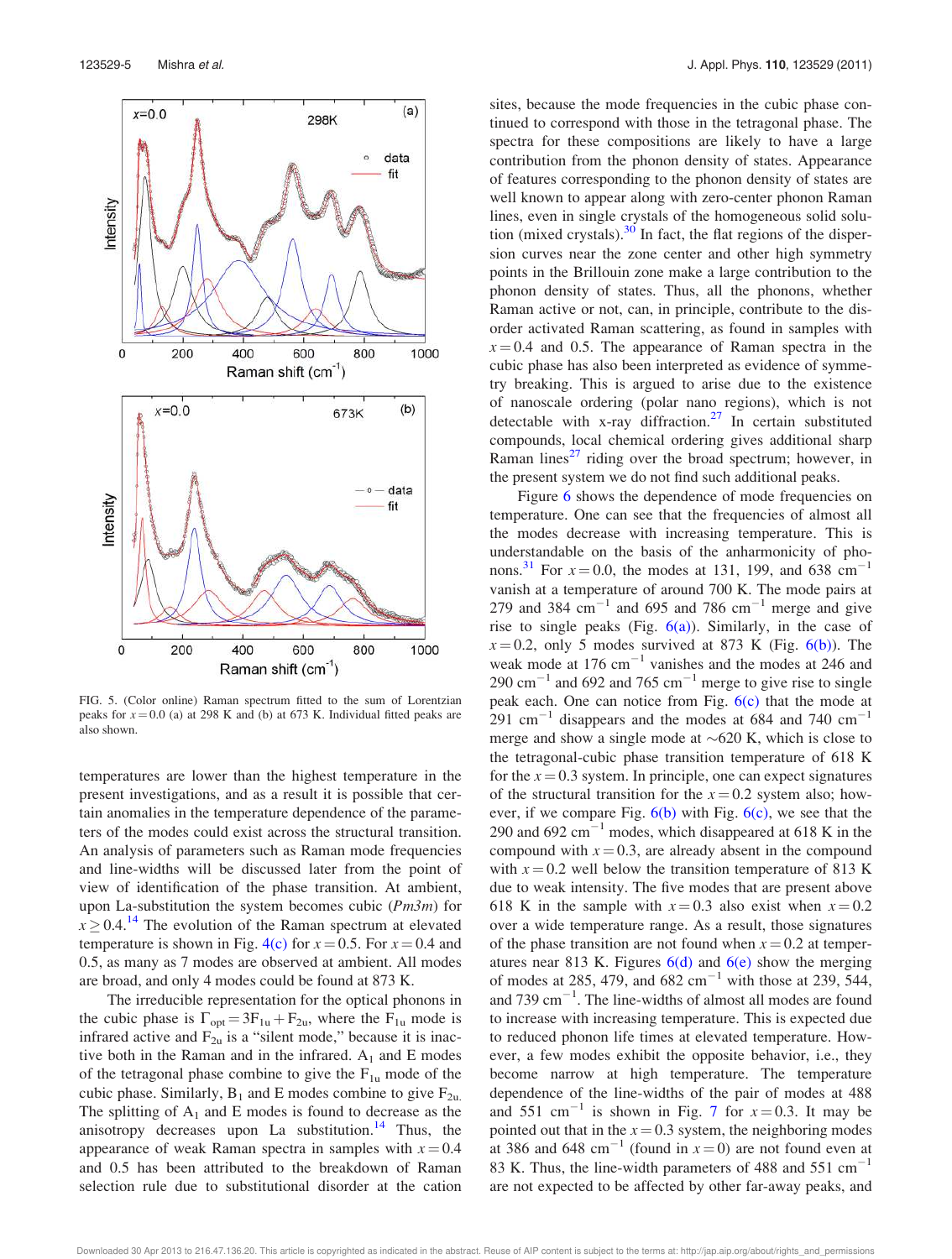

FIG. 6. (Color online) Dependence of Raman mode frequencies on temperature for (a)  $x = 0.0$ , (b)  $x = 0.2$ , (c)  $x = 0.3$ , (d)  $x = 0.4$ , and (e)  $x = 0.5$ . Vertical dashed lines correspond to tetragonal-cubic transition.

the temperature dependence presented in Fig. 7 is genuine. The line-widths of these modes also show an anomaly around 618 K associated with the tetragonal-cubic phase transition. These modes are associated with the oxygen vibrations of  $BO_6$  octahedral. As the temperature is increased, the anisotropy of the octahedral decreases. As a result, the distribution of B-O bond lengths is expected to decrease. This can reduce the inhomogeneous broadening of the octahedral vibrations. It may be pointed out that the homogeneous (intrinsic) broadening of phonons in pure compounds is much smaller at ambient and even at elevated temperature than the inhomogeneous broadening in mixed crystals due to bond-length distribution. For example, in pure BiFeO<sub>3</sub> the two Fe-O distances are 1.958 and 2.110 Å, whereas in pure  $PbTiO<sub>3</sub>$  the two Ti-O distances are 1.97 and 2.032 Å. Thus, in the sample with  $x=0.3$ , the B-O bond lengths in  $BO<sub>6</sub>$  octahedral are expected to have a range of values. At ambient, the average B-O bond length in the  $x = 0.3$  sample in the *a-b* plane is 1.966 Å, and along the c-direction it is 2.01 Å. In the cubic phase, the  $BO_6$ 



FIG. 7. (Color online) Dependence of Raman line-widths on temperature for  $x = 0.3$ . Lines through the data points show the change in slope. The vertical dashed line at 618 K corresponds to the phase transition.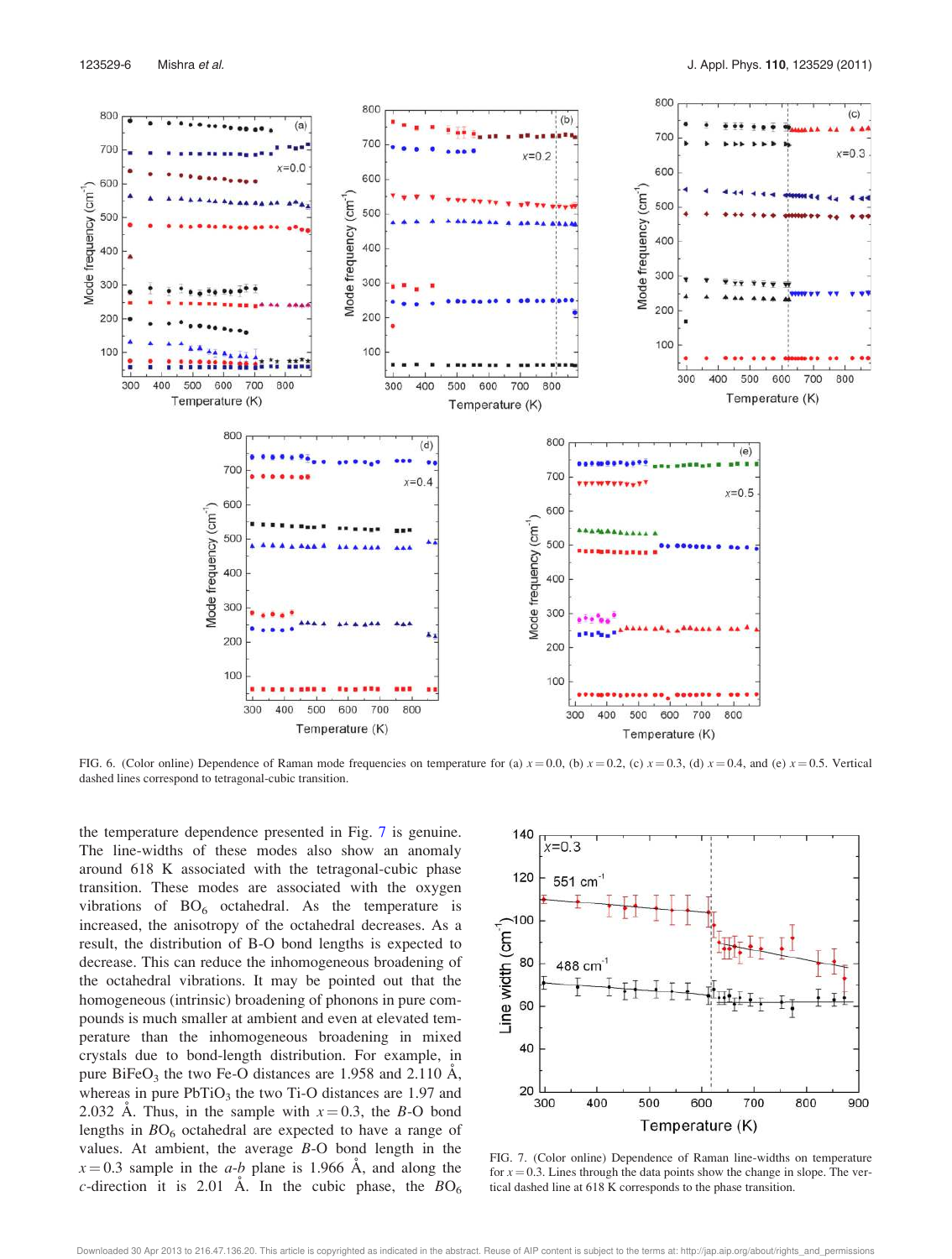

FIG. 8. (Color online) Magnetic hysteresis loop of  $(Bi_{1-x}La_{x})_{0.5}Pb_{0.5}Fe_{0.5}Ti_{0.5}O_3$  (a) for  $x = 0.0$  at 4 K, (b) for  $x = 0.5$  at 4 K, and (c) for  $x = 0.5$  at different temperatures.

octahedron becomes regular with a bond length of 1.983  $\AA$ . A regular octahedron is expected to have a narrow distribution of bond lengths.

#### C. Magnetic behavior

Figures  $8(a)$  and  $8(b)$  present the results of magnetization measurements at 4 K, showing the hysteresis loops in the M-H curves for  $x = 0$  and 0.5, respectively. Other compositions also show similar behavior. The present results for  $x = 0$  are similar to those reported by Zhu *et al.*<sup>11</sup> for the 45:55 BF-PT system. The value of the magnetization obtained in the present sample is more than that reported previously.<sup>11</sup> The *M-H* curves for all compositions show a hysteresis loop, and it does not saturate with applied fields of up to 6 T. From the hysteresis loop, it can be inferred that magnetization arises because of two contributions. One is the ferromagnetic contribution, which gives the hysteresis curve, and the other is the paramagnetic host, which gives rise to a linear variation of  $M$  at higher field. This suggests the existence of magnetically ordered clusters in an overall paramagnetic host. The formation of magnetically ordered clusters in solid solutions has been reported in other systems also.<sup>11</sup> The remanent magnetization appears to depend on x. This has been argued to be due to the incorporation of  $La<sup>3+</sup>$ in the A site of  $BLFPT_x$  leading to the destruction of the spiral modulated spin structure and thereby enhancing Dzyaloshinskii-Moriya type interaction.<sup>25,26</sup> The *M-H* loop for  $x = 0.5$  at different temperatures is shown in Fig. 8(c). A hysteresis loop with remanent magnetization appears clearly at 77 K and becomes more enhanced at 4 K. However, at room temperature all samples are in a paramagnetic state.

In order to understand the nature of the magnetic ordering, the temperature dependence of the magnetization was investigated at an applied field of 1 kOe for all the samples. For ZFC magnetization measurement, the sample is cooled from room temperature to 4 K without any external magnetic field, and the magnetization is recorded while the sample is heated in the applied field of 1 kOe. In case of FC magnetization, the sample is cooled under the same magnetic

Downloaded 30 Apr 2013 to 216.47.136.20. This article is copyrighted as indicated in the abstract. Reuse of AIP content is subject to the terms at: http://jap.aip.org/about/rights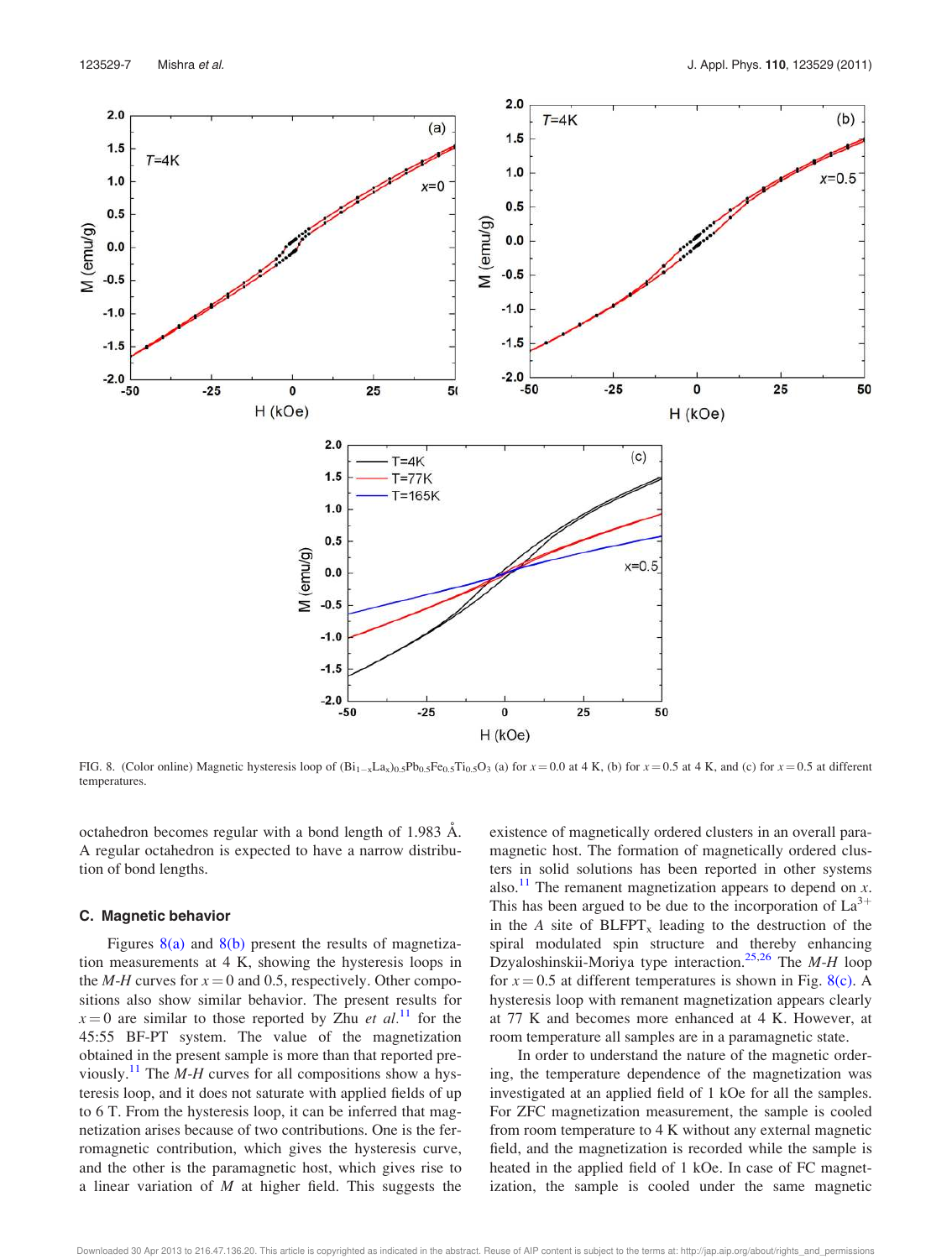

FIG. 9. (Color online) Dependence of FC and ZFC magnetization of  $(Bi_{1-x}La_{x})_{0.5}Pb_{0.5}Fe_{0.5}Ti_{0.5}O_3$  at constant static applied magnetic field of 1 kOe for (a)  $x = 0.2$ , (b)  $x = 0.3$ , and (c)  $x = 0.4$ .

field, and the magnetization is measured. Figure 9 shows the temperature dependence of ZFC and FC magnetization at a static field of 1 kOe. One can see that the magnetization decreases with temperature and depends on the thermal history of the samples exhibiting an irreversibility effect. The temperature at which the irreversible magnetization  $M_{\text{irr}}$  $(M_{irr} = M_{FC} - M_{ZFC})$  becomes nonzero is called the irreversibility temperature  $(T_{irr})$ ; this is where the ZFC and FC branches coalesce. The  $T_{irr}$  is found to shift toward higher temperature with increasing La-composition. This will be discussed later in more detail.

It may be pointed out that for the sample with  $x = 0.2$ , the ZFC magnetization shows a cusp at low temperature. This could be due to a spin glass behavior.<sup>27,32</sup> In order to confirm this, the ZFC magnetization was measured at different static applied magnetic fields, and the dependence of the peak temperature on the applied field was obtained. Figure  $10(a)$  shows the temperature dependence of ZFC magnetization for  $x = 0.2$  at different static applied fields. One can see that at 1 kOe, the peak of the magnetization curve occurs around 17.5 K, the spin glass transition temperature  $T_{\rm g}$ . The peak position  $T_{\rm g}$  shifts to lower temperature at higher fields and gradually broadens. A shift of  $T_g$  with field is one of the characteristic features of a spin-glass-like behavior.32–36 A spin glass order parameter can be estimated from the field dependence of  $T_g(H)$  that vanishes linearly with temperature at the freezing temperature  $(T_F)$ .<sup>34</sup> It can be pointed out that a spin glass is described by many order parameters, and not by a single one, because of the existence of many phases.<sup>35</sup> In order to understand the frozen state and freezing transition, the behavior of magnetic field has been analyzed in the field-temperature plane  $(T<sub>g</sub>$  versus  $H<sup>2/3</sup>$  and  $T_g$  versus  $H^2$ ). In Figs. 10(b) and 10(c), the field dependence of  $T_g$  is analyzed with  $H^{2/3}$  and  $H^2$  dependence for comparison with the critical line predicted by de Almeida and Thouless (called the AT line) for Ising spin glass and that predicted by Gabay and Toulouse (called the GT line) for the Heisenberg spin glass. $32-35$  As can be seen, the data fit well with the AT line, implying an Ising spin glass, and  $T_F$  was found to be  $18.6 \pm 0.2$  K. The exact nature of the frozen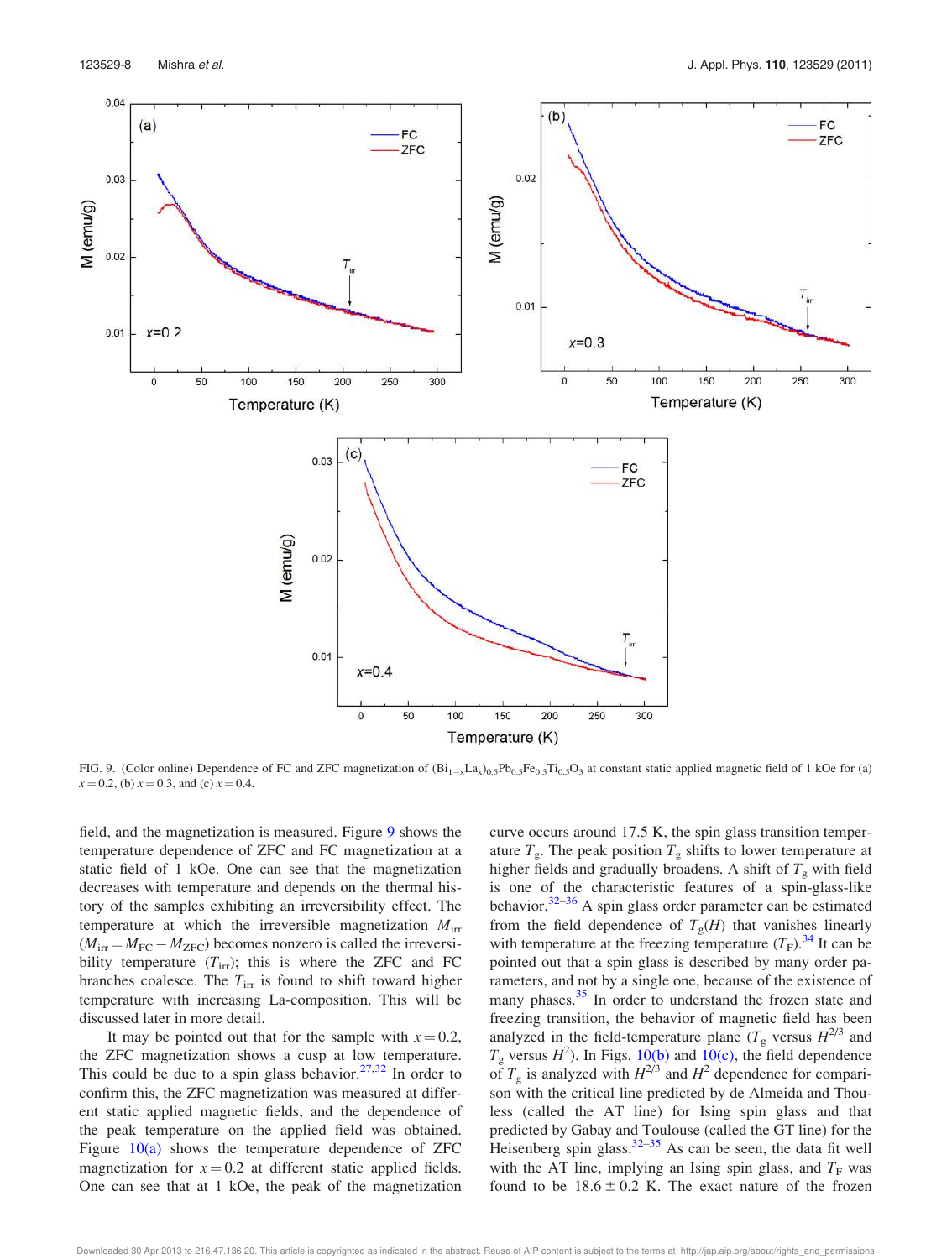

FIG. 10. (Color online) (a) ZFC curves of  $(Bi_{1-x}La_x)_0.5Pb_0.5Fe_0.5Ti_0.5O_3$ ,  $x = 0.2$ , in different applied magnetic fields. (b) Field (H) dependence of  $T_g$  raised to powers of  $2/3$  and 2 for  $(Bi_{1-x}La_{x})_{0.5}Pb_{0.5}Fe_{0.5}Ti_{0.5}O_3$ ,  $x = 0.2$ . The data fit to the AT critical line predicted for an Ising spin-glass but (c) do not fit to the GT critical line.

disorder and magnetic frustration responsible for the spin glass-like behavior is not well understood. However, a possible conjecture is that some of the diamagnetic spin clusters involving  $Ti^{4+}$  ions could have been embedded in the ferromagnetic matrix involving  $Fe<sup>3+</sup>$  ions because of the almost equal ionic radii and short-range ordering of these ions due to charge difference, causing the magnetic frustrations and randomness necessary for the origin of spin-glass behavior. The absence of spin-glass behavior for  $x \geq 0.3$  implies that La-doping has a significant role in affecting the magnetic properties of the systems. However, further studies are needed to explore the role of La in tuning the magnetic properties.

It may be pointed out that because the  $B$ -site is randomly occupied by Ti and Fe with equal probability, the  $Fe<sup>3+</sup>$  ion has, on average, only 3  $\text{Fe}^{3+}$  neighbors that can participate in the magnetic ordering. However, the nature of the magnetic interaction remains the same, i.e., each  $Fe<sup>+3</sup>$  ion interacts magnetically with neighboring  $Fe<sup>+3</sup>$  ions. Hence, due to the cooperative magnetic interaction of  $Fe^{+3}$ -O-Fe<sup>+3</sup>, magnetic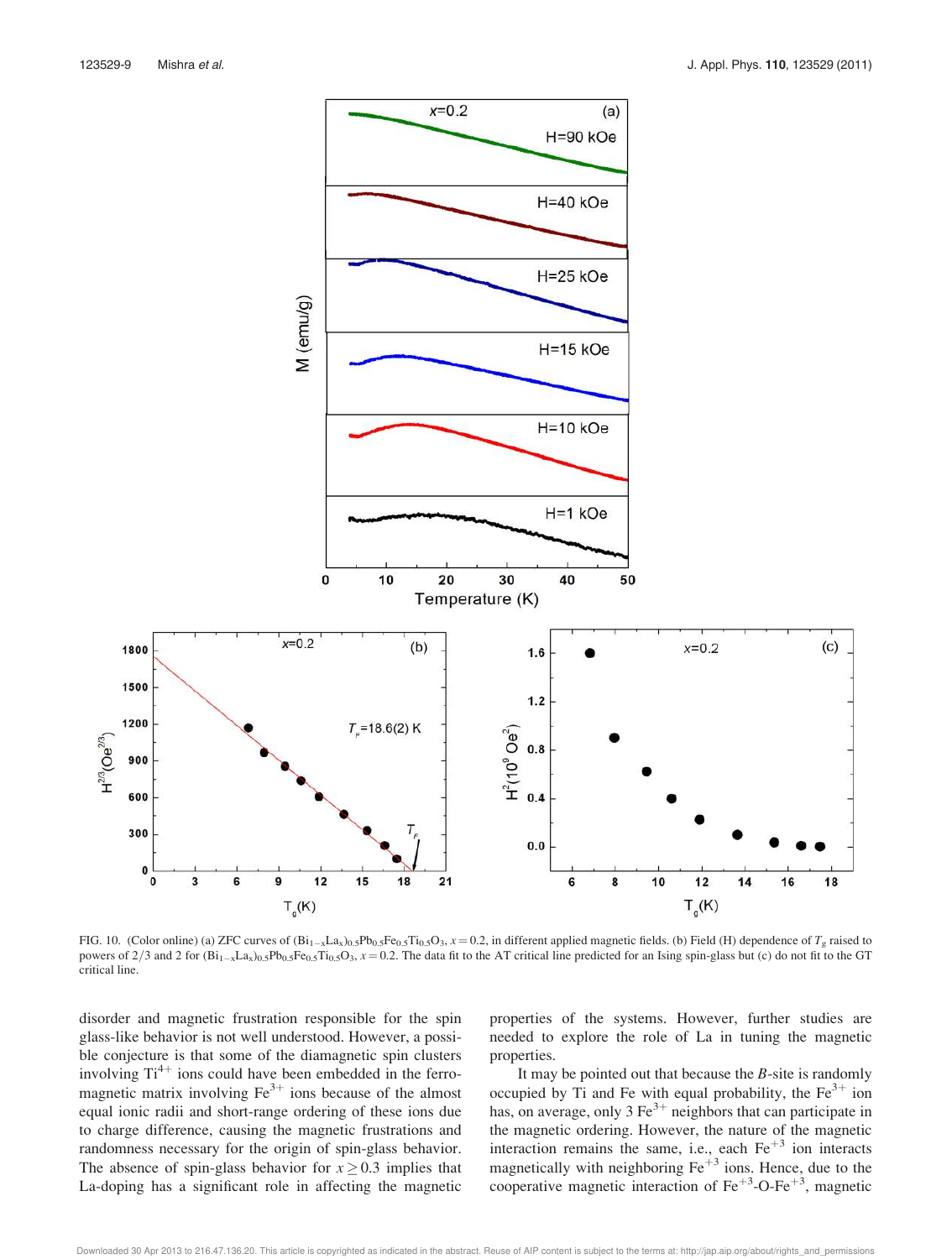ordering arises in this system. $11$  The magnetic ordering temperature is the temperature at which the cooperative magnetic interaction sets in and forms a spin-network. However, above the magnetic ordering temperature, the spin network breaks, and consequently the cooperative magnetic interaction disappears. It can be pointed out that the magnetic interaction persists locally in magnetic clusters up to a certain critical temperature, above which the material becomes paramagnetic. We now discuss the effect of La-doping on the magnetic ordering. The magnetic ordering temperature is related to the average atomic distance of  $Fe<sup>+3</sup>-O-Fe<sup>+3</sup>$  along a-, b-, and c-crystallographic directions.<sup>11</sup> This implies that the longer the atomic distance, the lower the ordering temperature. In the case of the BLFPT<sub>x</sub> system, for  $x = 0$ , the lattice parameter  $c$  of the tetragonal phase is larger than  $a$ , with a larger  $c/a$  than in other compositions. Thus, the average atomic distance of  $\text{Fe}^{3+}$ -O-Fe<sup>3+</sup> along the c-direction is larger than that along the a- and b-directions. Therefore, the magnetic interaction along the c-direction weakens earlier than that along the a- and b-directions with increasing temperature, making the spin-network break. With an increase in  $x$ , the  $c/a$  ratio decreases, and hence the average



FIG. 11. (Color online) (a) Evolution of polarization (*P-E*) loop of  $(Bi_{1-x})$  $\text{La}_{x}\text{O}_{0.5}\text{Pb}_{0.5}\text{Fe}_{0.5}\text{Ti}_{0.5}\text{O}_3$  ( $0 \le x \le 0.5$ ) at ambient temperature. (b) Effect of La-composition on the remanent polarization of  $BLFPT_x$ . Curve through the data is a guide for the eye.

atomic distance along the c direction approaches that along the a-direction, which in turn enhances the magnetic ordering temperature. Therefore, an increase in the magnetic ordering temperature with increasing  $x$  is understandable.

### D. Ferroelectric properties

Figure  $11(a)$  shows the ferroelectric hysteresis loop of  $BLFPT<sub>x</sub>$  at ambient. Well-defined hysteresis loops were observed with increasing La-composition. However, the saturation of the polarization was not found to occur due to inadequate applied electric field. Note that the slope of the major axis of the hysteresis loop, which is proportional to the dielectric constant, increases rapidly in the tetragonal phase  $(x \le 0.3)$ , suggesting that the dielectric response improves considerably as the anisotropy decreases. However, the remanent polarization remains low. One can also see that in the cubic phase (for  $x = 0.4$  and 0.5) the loops at room temperature show a ferroelectric-like behavior with large remanent polarization, although the cubic phase is expected to be para-electric due to inversion symmetry. The variation of the remanent polarization as a function of composition is shown in Fig.  $11(b)$ . The remanent polarization increases with  $x$  rapidly in the cubic phase. Based on the shift of the peak temperature in  $\varepsilon_r$  versus T plots, the cubic phase of BLFPT<sub>x</sub> has been shown to exhibit a relaxor behavior.<sup>14</sup> The relaxor behavior in the substituted system has been argued to arise from the formation of polar nano grains due to nano-scale ordering. This is also considered evidence of symmetry breaking, consistent with the observation of symmetry forbidden Raman scattering in the cubic phase. Thus, the present study of La-substitution in the multiferroic BF-PT system clearly establishes the manner in which the magnetic and dielectric properties are controlled by the tetragonal anisotropy of this system.

## IV. CONCLUSION

Raman, magnetization, and polarization measurements were carried out on the single phase  $Bi_{1-x}La_xFeO_3-PbTiO_3$  $(0 \le x \le 0.5)$  system. The tetragonal anisotropy decreases considerably upon La-substitution, and the system turns cubic for  $x > 0.4$ . The Raman spectrum is found to become broad and weaker upon La-substitution. The Raman modes broaden further at elevated temperatures for all compositions. The temperature dependence of the mode frequencies shows a monotonic decrease, typical of anharmonic behavior. The discontinuous changes in the mode frequencies at 618 K in the sample with  $x = 0.3$  is found to be associated with the tetragonal-cubic transition. In contrast to the expected broadening, two modes are found to become sharper at elevated temperature. This is believed to arise from a reduction of anisotropy in the system. The shape of the M-H loops at low temperature suggests the existence of magnetically ordered clusters in an overall paramagnetic matrix. However, evidence of spin glass behavior is found in the compound with  $x = 0.2$ . The dielectric response is found to increase with increasing La-composition in the tetragonal phase. The cubic phase exhibits relaxor behavior arising from the existence of polar nano regions.

Downloaded 30 Apr 2013 to 216.47.136.20. This article is copyrighted as indicated in the abstract. Reuse of AIP content is subject to the terms at: http://jap.aip.org/about/rights\_and\_permissions